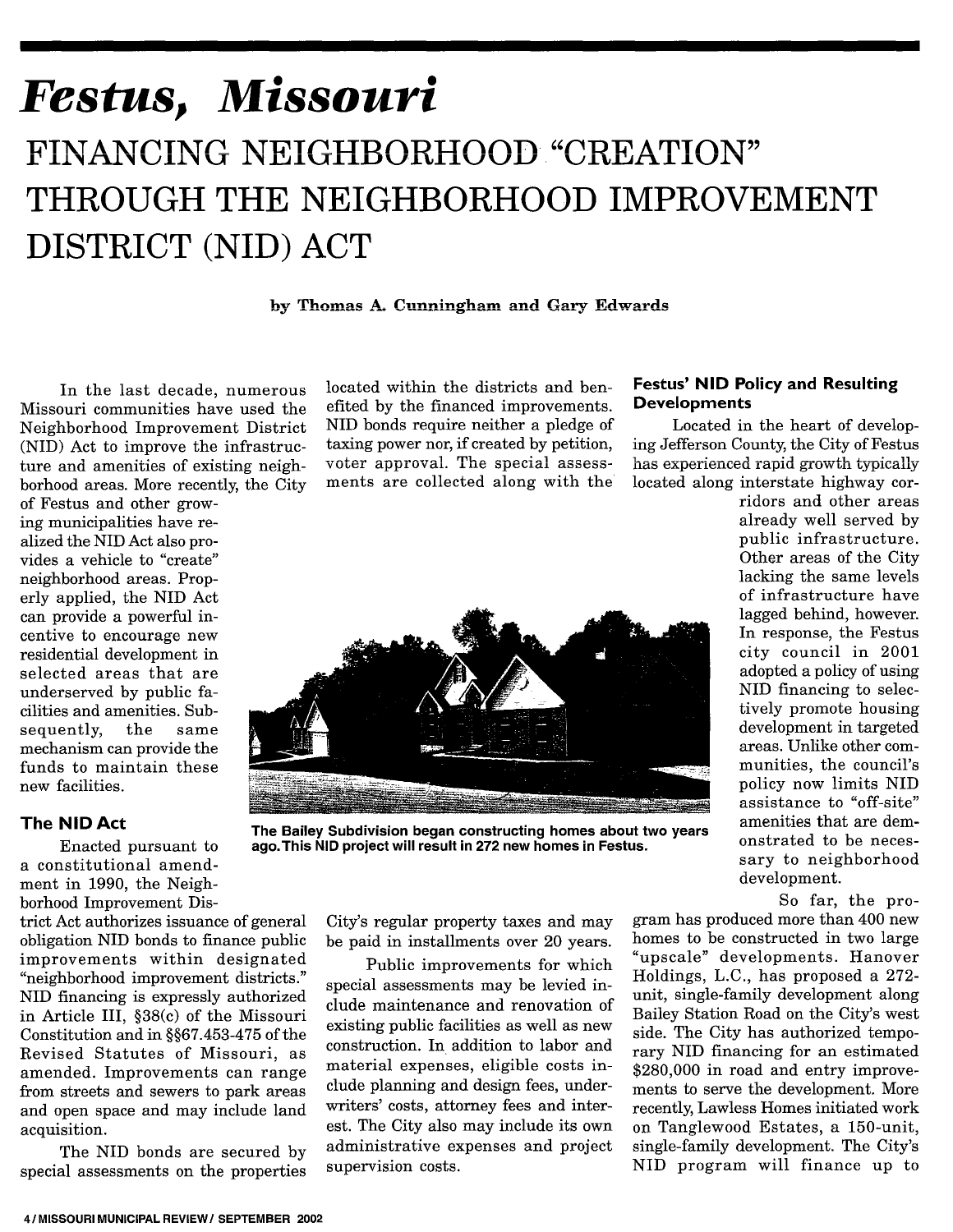\$400,000 in off-site sanitary sewerage improvements serving the Tanglewood development. Future tie-ins to these amenities are planned.

These residential NID developments are additionally supported by two independent public infrastructure NID projects. The City plans to combine these projects in "piggy-back" fashion with the developers' NID improvements and to issue a single series of permanent NID bonds, a unique feature of NID financing. In addition to providing low-cost, "up-front" funds for the projects, the City's approach will spread the costs of issuing the bonds among the projects, reducing the cost from that which would result from independent financings.

#### Creating The Districts

The NID Act provides two independent procedures for establishing neighborhood improvement districts. A district may be established by approval of the qualified voters residing in the proposed district. The required percentage of voter approval equals that required for the issuance of general obligation bonds. Alternatively, a district may be established upon petition signed by at least two-thirds of the property owners located within the proposed district.

Because of the absence of qualified voters in targeted areas, cities "creating" neighborhoods typically use the petition process. The developer/land owner initiates the petition and sponsors the development. Festus also requires the petitioning developer to provide "start-up" funds to defray the City's administrative and legal costs. The "district" simply is an assessment area, not a separate political subdivision. Thus, the City retains control of NID implementation and administration.

The petition process is relatively straightforward. The simplified process is outlined below:

Step 1. The owners of record of two-thirds of the affected properties by area file a Petition to Create a Neighborhood Improvement District with the city clerk. This requirement typically is satisfied when the developer acquires or obtains control of the land to be developed.



The Lawless Homes development currently is beginning site prep on a 72-acre site in Festus. This NID project will result in about 150 new homes with infrastructure.

Step 2. On receiving the petition, the City's governing body adopts an ordinance or resolution determining advisability of the improvements identified in the petition, ordering establishment of the District and ordering preparation of preliminary plans and specifications for the improvements. The petitioning developer's improvement plans typically satisfy this requirement.

Step 3. The City receives the preliminary plans and specifications and adopts an ordinance or resolution ordering assessments to be made based on estimated costs of the improvements and ordering preparation of a proposed assessment roll.

Step 4. The City then files plans and specifications and proposed assessment roll with the city clerk, and the governing body conducts a public hearing to consider proposed improvements and proposed assessments.

Step 5. After the hearing, the governing body adopts an ordinance ordering the improvements to be made and directing the obtaining of financing including, as applicable, the issuance of Temporary NID Notes. For example, temporary notes may be required if improvement costs are not previously agreed upon.

Step 6. Upon completion of construction of improvements, the City's governing body computes final costs and apportionment and adopts an or-

dinance assessing costs against properties described on the assessment roll and authorizing issuance ofNID Bonds. As an alternative, the City and the developer may agree on a fixed final improvement cost. As soon as this final amount is determined, permanent NID bonds may be issued. Because "upfront" project funds may be obtained from bond proceeds, developers typically prefer this alternative approach.

Step 7. Bond documents are prepared, NID bond purchase arrangements are negotiated and concluded and the bonds are issued. Bond proceeds also may be used to pay any temporary notes and accrued interest.

## Key Advantages To The City's **NID**  Approach

Key features and advantages to the City's use of NID to "create" neighborhoods include:

*Availability of low-interest, tax-exempt financing.* Bonds require neither a pledge of taxing power nor, if created by petition, voter approval. NID bonds are well accepted in the public finance marketplace and bond insurance can be obtained. Resulting interest savings currently are estimated at \$180,000 for each \$1 million financed.

*Broad categories of eligible improvements.* Any "public" improvement may be financed. Examples include but are not limited to streets,